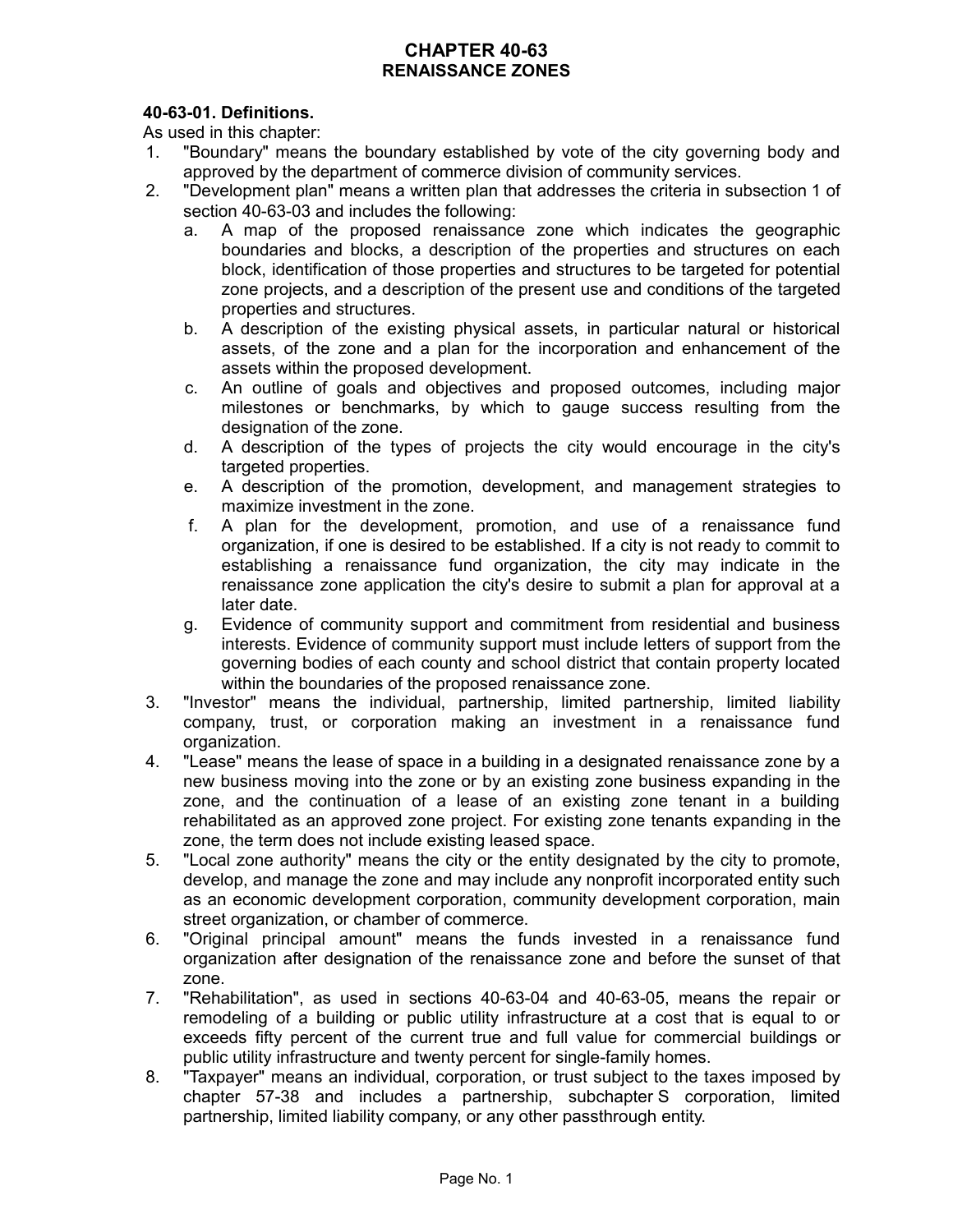- 9. "Zone" means a renaissance zone proposed by a city and designated by the department of commerce division of community services.
- 10. "Zone project" means the purchase, lease, rehabilitation, or historical preservation or renovation of a building or space in a building approved for zone incentives by a majority vote of the city governing body or zone authority.

### **40-63-02. Eligibility - Local zone authority designation.**

Any incorporated city may apply to the department of commerce division of community services to designate a portion of the city as a renaissance zone. Any individual, partnership, limited partnership, limited liability company, trust, or corporation may apply for a tax credit or exemption under sections 40-63-04 through 40-63-07. The governing body of a city may designate a local zone authority to implement a development plan on behalf of the city.

### **40-63-03. Renaissance zones.**

- 1. A city may apply to the department of commerce division of community services to designate a portion of that city as a renaissance zone if the following criteria are met:
	- a. The geographic area proposed for the renaissance zone is located wholly within the boundaries of the city submitting the application.
	- b. The application includes a development plan.
	- c. The proposed renaissance zone is not more than thirty-four square blocks, except in a city with a population of greater than five thousand the renaissance zone may exceed thirty-four square blocks at the rate of one additional block for each additional five thousand population to a maximum size of forty-nine blocks. Population is based upon the most recent federal decennial census or federal census estimate.

If a city finds that renaissance zone projects have satisfactorily completed one or more blocks within the renaissance zone, the city may apply for and the department of commerce division of community services may approve withdrawal of those blocks from the renaissance zone and replacement of those blocks with other blocks that otherwise meet the requirements of this chapter.

- d. Except as provided under subdivision g, the proposed renaissance zone has a continuous boundary and all blocks are contiguous.
- e. The proposed land usage includes both commercial and residential property.
- f. The application includes the proposed duration of renaissance zone status, not to exceed fifteen years. Upon application by the city, the department of commerce division of community services may extend the duration of renaissance zone status in increments of up to five years.
- g. The proposed renaissance zone may have a single exception to the continuous boundary and contiguous block requirements under subdivision d if the area of the excepted noncontiguous blocks does not exceed three square blocks.
- 2. The department of commerce division of community services shall:
	- a. Review all applications for renaissance zone designation against the criteria established in this section and designate zones.
	- b. Approve or reject the duration of renaissance zone status as submitted in an application.
	- c. Approve or reject the geographic boundaries and total area of the renaissance zone as submitted in an application.
	- d. Promote the renaissance zone program.
	- e. Monitor the progress of the designated renaissance zones against submitted plans in an annual plan review.
	- f. Report on renaissance zone progress to the governor and the legislative management on an annual basis until all designated zones expire.
- 3. The department of commerce division of community services shall consider the following criteria in designating a renaissance zone:
	- a. The viability of the development plan.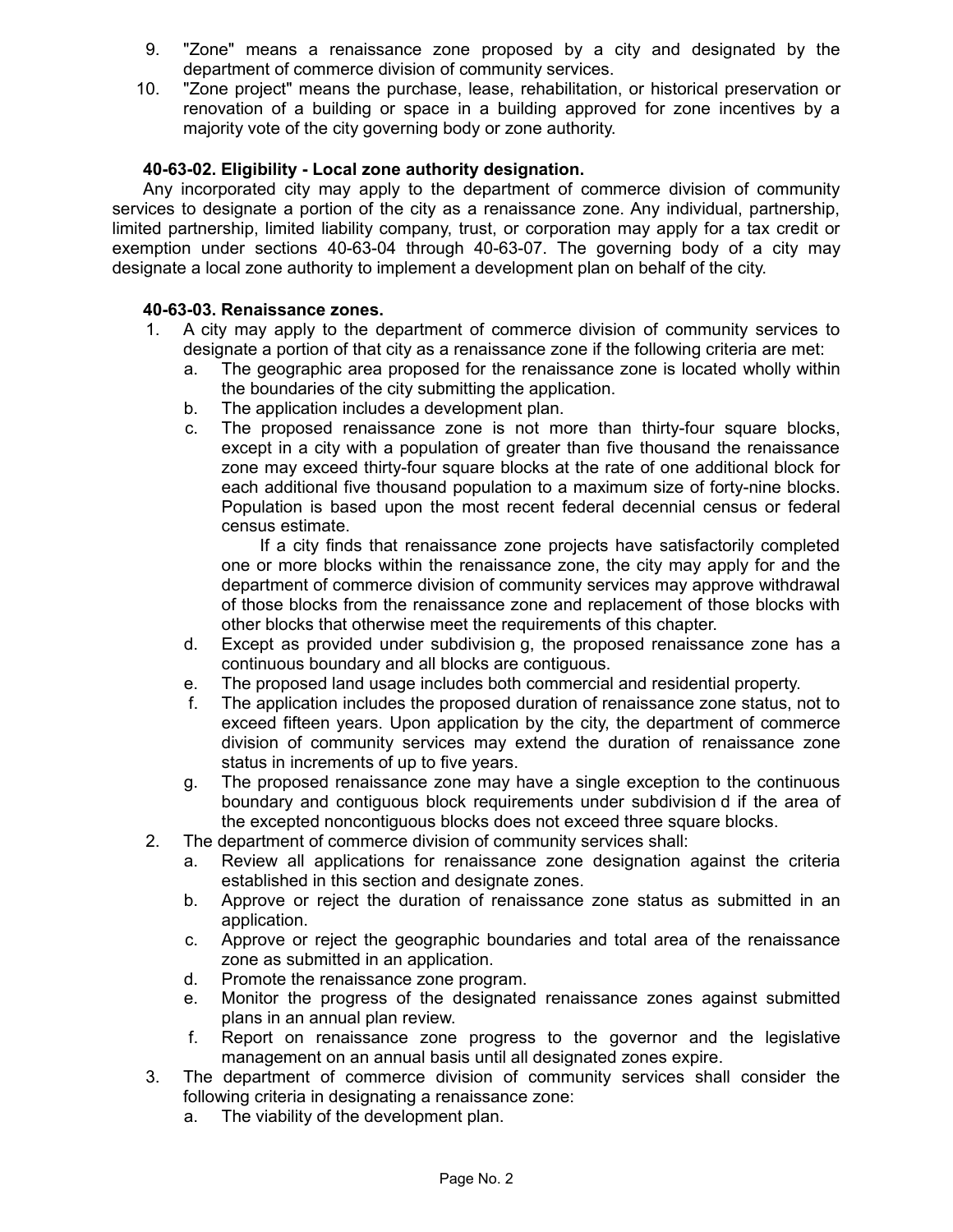- b. The incorporation and enhancement of unique natural and historic features into the development plan.
- c. Whether the development plan is creative and innovative in comparison to other applications.
- d. Public and private commitment to and other resources available for the proposed renaissance zone, including the provisions for a renaissance fund organization.
- e. How renaissance zone designation would relate to a broader plan for the community as a whole.
- f. How the local regulatory burden, in particular that burden associated with the renovation of historic properties and that burden associated with mixed use development, will be eased for developers and investors in the renaissance zone.
- g. The strategies for the promotion, development, and management of the zone, including the use of a local zone authority if designated.
- h. Any other information required by the office.
- 4. The department of commerce division of community services may not designate a portion of a city as a renaissance zone unless, as a part of the application, the city provides a resolution from the governing body of the city that states if the renaissance zone designation is granted, persons and property within the renaissance zone are exempt from taxes as provided in sections 40-63-04 through 40-63-07.
- 5. A city may not propose or be part of more than one renaissance zone.
- 6. A parcel of property may be exempted from property taxes under section 40-63-05 only once, but during the five taxable years of eligibility for that exemption, the property tax exemption transfers with the transfer of the property to a qualifying user. The ownership or lease of, or investment in, a parcel of property may qualify for exemption or credit under section 40-63-04 only once, but during the five taxable years of eligibility for that exemption or credit, the exemption or credit under section 40-63-04 transfers with the transfer of the property to a qualified user and with respect to the year in which the transfer is made must be prorated for use of the property during that year.
- 7. A city may apply to the department of commerce division of community services at any time during the duration of a zone to expand a previously approved renaissance zone that is less than the maximum size allowed under subdivision c of subsection 1. If the expansion is approved by the department of commerce division of community services, the blocks in the expansion are eligible for up to fifteen years of renaissance zone status.
- 8. The use of grant funds as the sole source of investment in the purchase of a building or space in a building does not qualify a taxpayer for any tax exemption or credit available under the chapter, and grant funds may not be counted in determining if the cost of rehabilitation meets or exceeds the current true and full value of the building.
- 9. If a portion of an approved renaissance zone is not progressing, the city may request the department of commerce division of community services to permit deleting that portion and to make an adjustment of the boundaries to add another equal, contiguous area to the original zone.
- 10. If within a renaissance zone there is property that is included in a tax increment financing district, the city in which the property is located shall provide the department of commerce an annual report regarding any such property at the time requested by the department of commerce. The report required under this subsection must identify the property, provide the expected duration of inclusion of the property in the tax increment financing district and the renaissance zone, and identify any property and income tax benefits of the property and the expected duration of those benefits. The department of commerce shall deliver an annual report compiling the information required under this subsection to the legislative management interim committee on taxation issues or upon request of any other interim committee of the legislative management.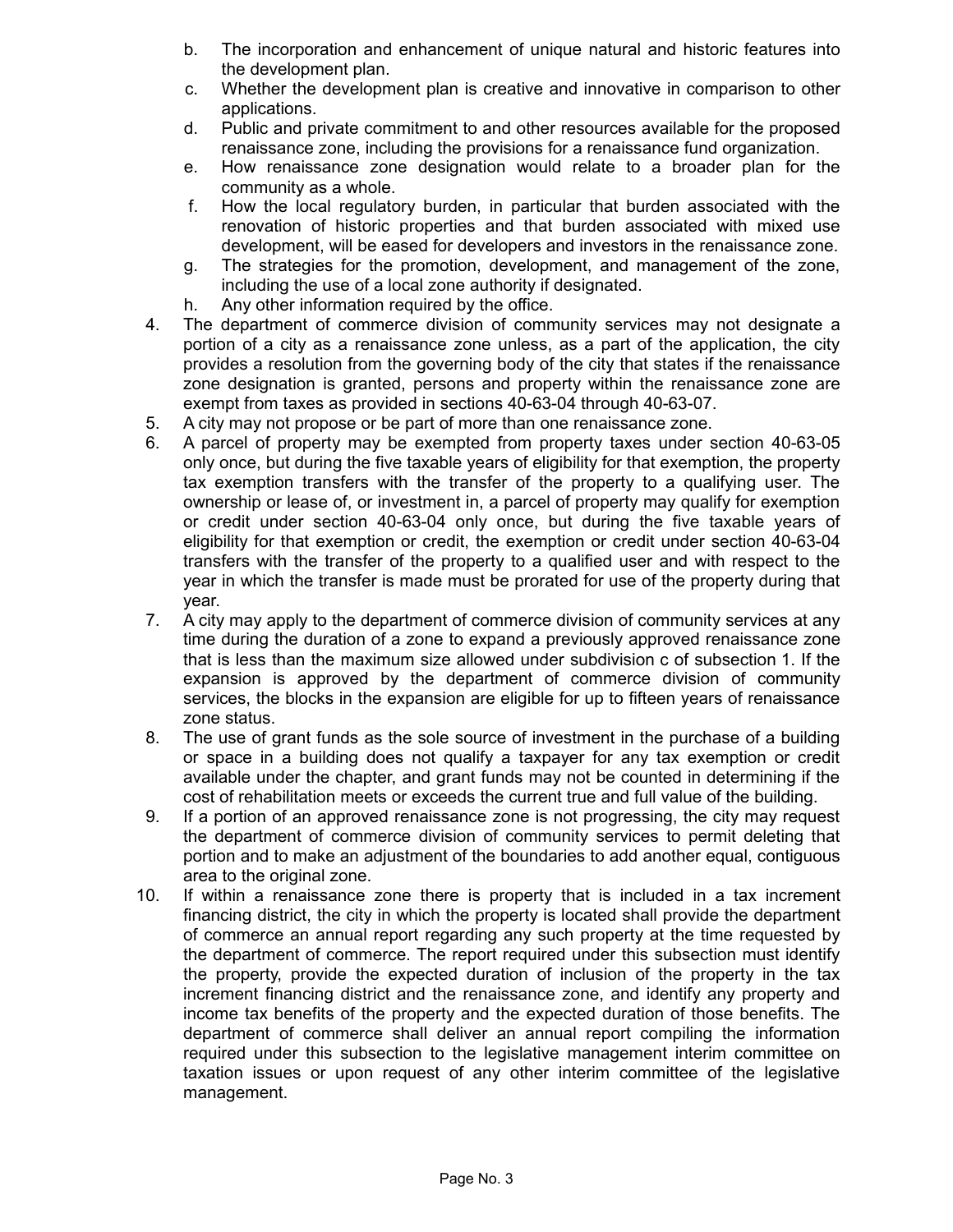# **40-63-04. Income tax exemptions.**

- 1. An individual taxpayer who purchases or rehabilitates single-family residential property for the individual's primary place of residence as a zone project is exempt from up to ten thousand dollars of personal income tax liability as determined under section 57-38-30.3 for five taxable years beginning with the date of occupancy or completion of rehabilitation.
- 2. A taxpayer that purchases, leases, rehabilitates, or makes leasehold improvements to residential, public utility infrastructure, or commercial property for any business or investment purpose as a zone project is exempt from tax on income derived from the business or investment locations within the zone for five taxable years, beginning with the date of purchase, lease, or completion of rehabilitation.
	- a. The maximum amount of income that a taxpayer may exempt from tax under this subsection for any taxable year is five hundred thousand dollars. The limitation in this subdivision applies to the sum of the exempt income derived from the taxpayer's business and investment interests in all zone projects.
	- b. If a zone project consists of a physical expansion of an existing building owned and used by the taxpayer for business or investment purposes, the amount of income exempt from tax under this subsection is limited to an amount equal to the income derived from the business, or from the investment use of the building, during the taxable year multiplied by a ratio equal to the square footage added by the expansion divided by the total square footage of the building after expansion.
- 3. If the cost of a new business purchase, leasehold improvement, or expansion of an existing business, approved as a zone project, exceeds seventy-five thousand dollars, and the business is located in a city with a population of not more than two thousand five hundred, an individual taxpayer may, in lieu of the exemption provided in subsection 2, elect to take an income tax exemption of up to two thousand dollars of individual income tax liability as determined under section 57-38-30.3. The election must be made on the taxpayer's return as originally and timely filed. The election is irrevocable and binding for the duration of the exemptions provided in subsection 2 or this subsection. If an election is not made on the original return, the taxpayer is only eligible for the exemption provided in subsection 2.
- 4. If a property owner not participating in a renaissance zone project is required to make changes in utility services or in a building structure because of changes made to property that is part of a zone project, the owner of the nonparticipating property is entitled to state income tax credits equal to the total amount of the investment necessary to complete the required changes. The credit must be approved by the local renaissance zone authority. The credit must be claimed in the taxable year in which the related project was completed. The credit may not exceed the taxpayer's tax liability, and an unused credit may be carried forward up to five taxable years.
- 5. The exemptions provided by this section do not eliminate any duty to file a return or to report income as required under chapter 57-38.

# **40-63-05. Property tax exemptions.**

- 1. A municipality may grant a partial or complete exemption from ad valorem taxation on single-family residential property, exclusive of the land on which it is situated, if the property was purchased or rehabilitated by an individual for the individual's primary place of residence as a zone project. An exemption granted under this subsection may not extend beyond five taxable years following the date of acquisition or completion of rehabilitation.
- 2. A municipality may grant a partial or complete exemption from ad valorem taxation on buildings, structures, fixtures, and improvements purchased or rehabilitated as a zone project for any business or investment purpose. The state board of equalization may grant a partial or complete exemption from ad valorem taxation on public utility infrastructure rehabilitated as a zone project. An exemption under this subsection may not extend beyond five taxable years following the date of purchase or completion of rehabilitation.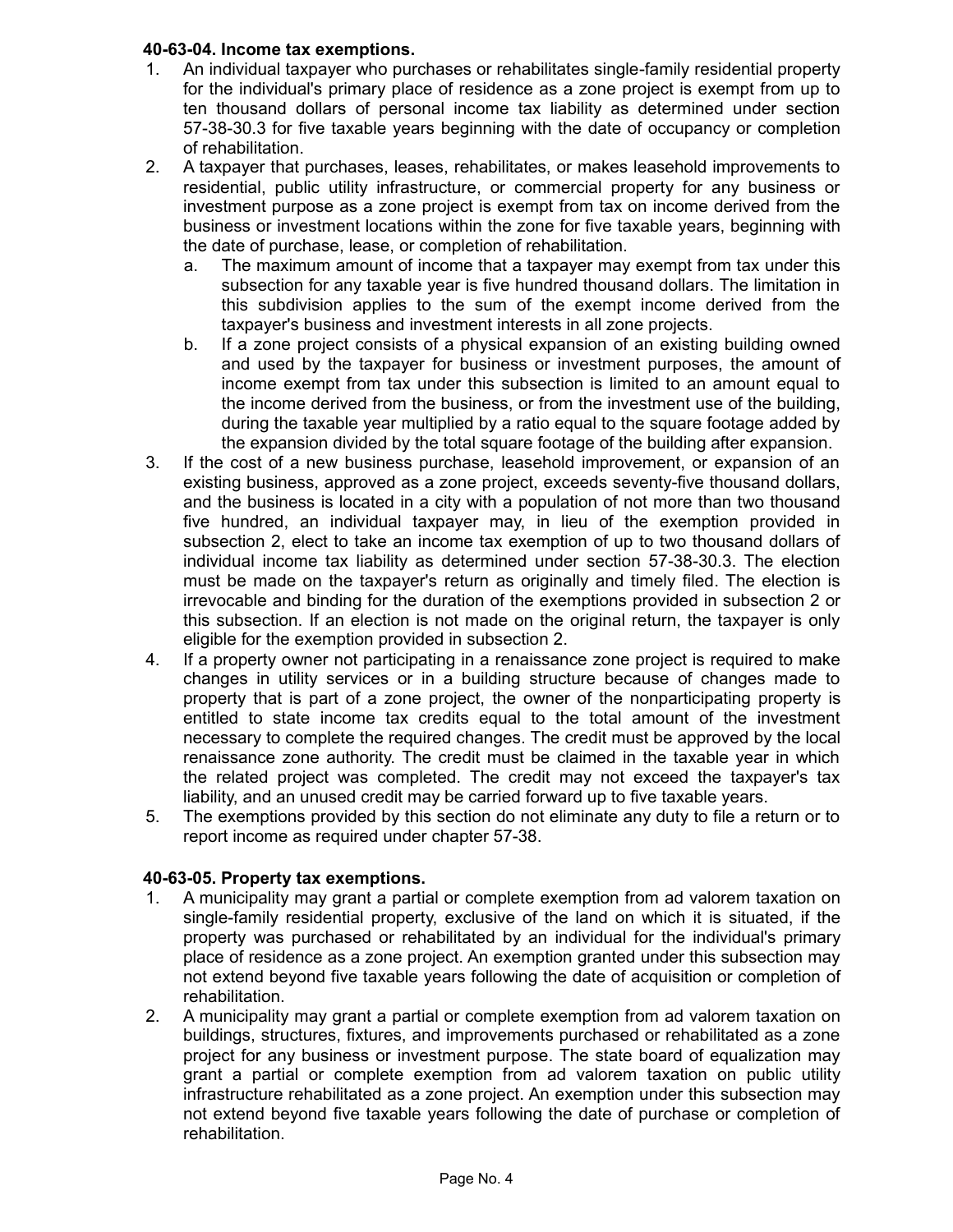### **40-63-06. Historic preservation and renovation tax credit.**

A credit against state tax liability as determined under sections 57-38-30 and 57-38-30.3 is allowed for investments in the historic preservation or renovation of property within the renaissance zone. The amount of the credit is twenty-five percent of the amount invested, up to a maximum of two hundred fifty thousand dollars. The credit may be claimed in the year in which the preservation or renovation is completed. Any excess credit may be carried forward for a period of up to five taxable years.

# **40-63-07. Renaissance fund organization - Exemption from taxation.**

- 1. Each city with a designated renaissance zone may establish a renaissance fund organization, if the detailed plan for such an organization is clearly established in the development plan and approved with the plan, or is submitted at a later date to the department of commerce division of community services for approval after the designation of a renaissance zone.
- 2. The purpose of a renaissance fund organization is solely to raise funds to be used to finance zone projects and other projects located in designated renaissance zones. A renaissance fund organization may provide financing to projects undertaken by individuals, partnerships, limited partnerships, limited liability companies, trusts, corporations, nonprofit organizations, and public entities. The financing may include any combination of equity investments, loans, guarantees, and commitments for financing. The amount of financing is not limited by this chapter.
- 3. A renaissance fund organization is exempt from any tax imposed by chapter 57-38. An exemption under this section may be passed through to any shareholder, partner, and owner if the renaissance fund organization is a passthrough entity for tax purposes. A corporation entitled to the exemption provided by this subsection shall file required returns and report income to the tax commissioner as required by the provisions of chapter 57-38 as if the exemption did not exist. If an employer, this subsection does not exempt a renaissance fund organization from complying with the income tax withholding laws.
- 4. A credit against state tax liability as determined under section 57-38-30 or 57-38-30.3 is allowed for investments in a renaissance fund organization. The amount of the credit is fifty percent of the amount invested in the renaissance fund organization during the taxable year. Any amount of credit which exceeds a taxpayer's tax liability for the taxable year may be carried forward for up to five taxable years after the taxable year in which the investment was made.
- 5. The total amount of credits allowed under this section may not exceed, in the aggregate, ten million five hundred thousand dollars for investments in renaissance fund organizations. A renaissance fund organization that has received investments that qualify for the credits under this subsection shall use those investments to finance projects within a renaissance zone.
- 6. Income to a renaissance fund organization derived from the sale or refinancing of zone properties financed wholly or in part by the organization may be disbursed as annual dividends equal to the income, minus ten percent, derived from all sources and proportional to the investment. In the event of a loss to the fund resulting in a temporary diminishment of the fund below the original principal amount, no annual dividend may be paid until the fund is restored.
- 7. Income to a renaissance fund organization derived from interest or the temporary investment of its funds in certificates of deposit, bonds, treasury bills, or securities may be used for administration.
- 8. If an investment in a renaissance fund organization which is the basis for a credit under this section is redeemed by the investor within ten years of the date it is purchased, the credit provided by this section for the investment must be disallowed, and any credit previously claimed and allowed with respect to the investment must be paid to the tax commissioner with the appropriate return of the taxpayer covering the period in which the redemption occurred. When payments are made to the tax